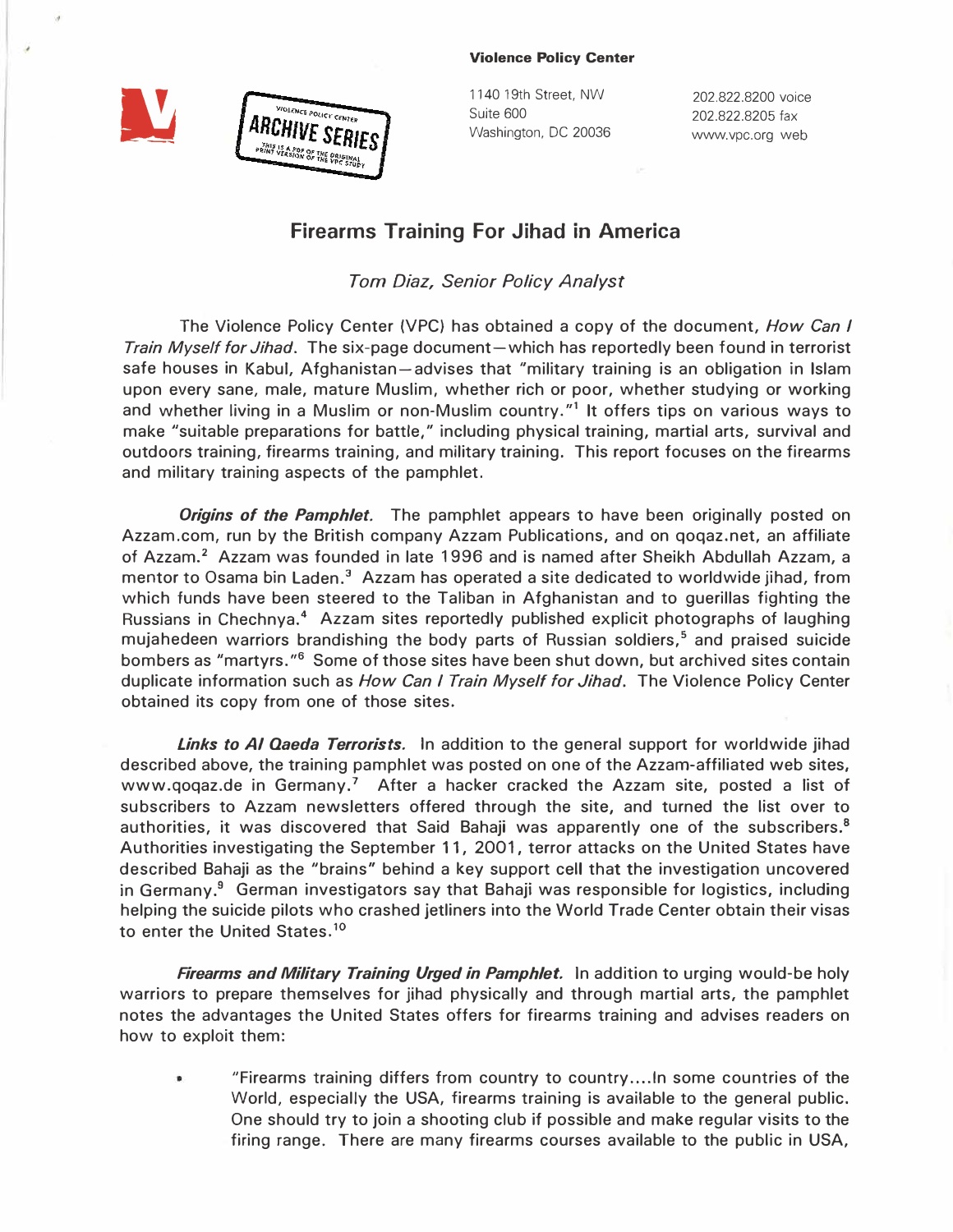ranging from one day to two weeks or more. These courses are good but expensive. Some of them are only meant for security personnel but generally they will teach anyone. lt is also better to attend these courses in pairs or by yourself, no more. Do not make public announcements when going on such a course. Find One, book your place, go there, learn, come back home and keep it [to] yourself . Whilst on the course, keep your opinions to yourself, do not argue or debate with anyone, do not preach about Islam....You are going there to train for Jihad, not call people to lslam."

- a ,'Useful courses to learn are sniping, general shooting and other rifle courses. Handgun courses are useful but only after you have mastered rifles.''
- a "ln other countries, e.g. some states of USA, South Africa, it is perfectly legal for members of the public to own certain types of firearms. lf you live in such a country, obtain an assault rifle legally, preferably AK-47 or variations, learn how to use it properly and go and practice in the areas allowed for such training."
- "Respect the laws of the country you are in and avoid dealing in illegal firearms, One can learn to operate many arms legally, so there is no need to spend years in prison for dealing in small, illegal firearms. Learn the most you can according to your circumstances and leave the rest to when you actually go for Jihad." a

**Related VPC Publications.** The Violence Policy Center has published a number of reports describing specific dangers highlighted by terrorist exploitation of America's weak gun laws. These include, among others:

- . Voting from the Rooftops: How the Gun lndustry Armed Osama bin Laden, Othei Foreign and Domestic Terrorists, and Common Criminals with 5O Caliber Sniper Rifles (October 2001).
- Cashing in on the New Millenium: How the Firearms Industry Exploits Y2K Fears to Sell More Guns (December 1999).
- One Shot, One Kill: Civilian Sales of Military Sniper Rifles (May 1999).
- Gun Shows in America: Tupperware<sup>®</sup> Parties for Criminals (July 1996).

For more information, contact Violence Policy Center Communications Director Naomi Seligman at 202-822-8200 x105, 202-841-5096 (cell), or nseligman@vpc.org.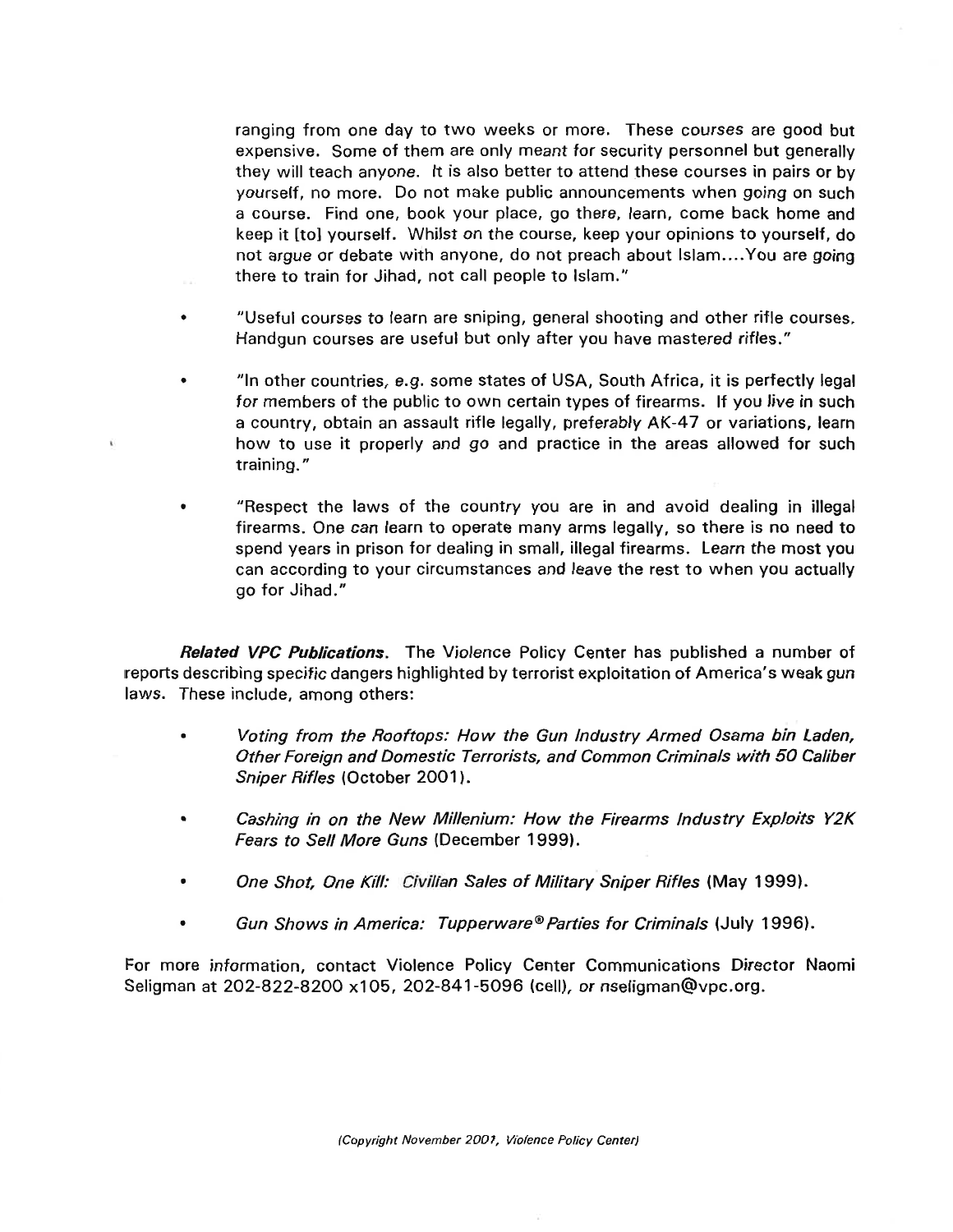## Endnotes

1. Anonymous pamphlet, How Can I Train Myself for Jihad, copy in files of Violence Policy Center.

2. "Extremist sites under heightened security," The Wall Street Journal Online, 8 October 2001.

3. "Extremist sites under heightened security," The Wall Street Journal Online, 8 October 2001; see also, Azzam Publications, "Biography of Abdulla Azzam," downloaded from MSA News, http://msanews.mynet.net/MSANEWS/1997303/19970317.6.htm|, on 20 November 2OO1.

4. "Terrorists Taking Up Cyberspace," The Los Angeles Times, 8 February 2001, p. A1.

5. "Local link to recruiting," Herald Sun (Australia), 20 November 2001, p. 13.

6. "Website Teaches Message of Hate; Make Your Kid a Terrorist for GBP 10," Daily Star, 2Q September 2001, p. 6.

7. "Islamic militant groups turn to the Internet to promote their cause," Newsweek (Atlantic Edition), 15 October 2OO1 , p. 48; "German police seek users of lslamic fundamentalist Web site visited by suspect," AP Worldstream, 19 September 2001.

8. "As German investigators cast wide net against terror, question emerges: Were we naive?" AP Worldstream, 19 September 2001; "Student believed to be key organizer in U.S. attacks, German police say," Knight Ridder Washington Bureau, 19 September 2001; "Militant terrorists used Internet communications in Germany," Deutsche Presse-Agentur, 18 September 2001.

9. "Student believed to be key organizer in U.S. attacks, German police say," Knight Ridder Washington Bureau, 19 September 2001.

10. "A Nation Challenged: The Investigation; Retracing a Trail to Sept. 11 Plot," The New York Times, 18 November 2001, p. 1A; "Student believed to be key organizer in U.S. attacks, German police say," Knight Ridder Washington Bureau, 19 September 2001; "Militant terrorists used Internet communications in Germany," Deutsche Presse-Agentur, 18 September 2001.